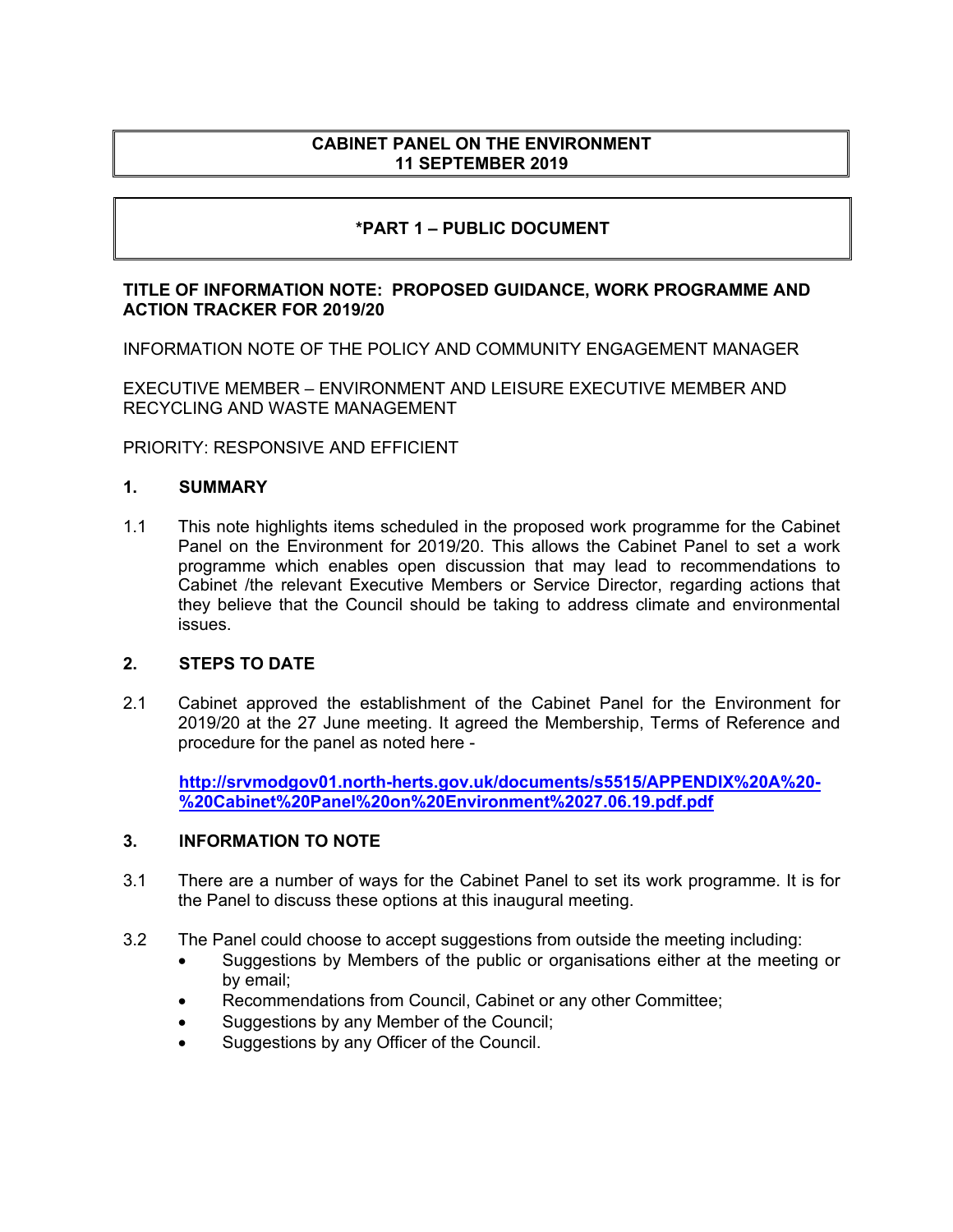- 3.3 The Panel seeks to ensure that consideration of agenda items minimises additional burdens on staff resources. Wherever possible, requests are made for the presentation of documents already in existence rather than the production of new documents specifically for the Panel. Suggestions from outside sources, as detailed in paragraph 3.2 will only be placed on the work programme if agreed by one of the alternating Chairs or at a meeting of the Panel.
- 3.4 Attendance from external bodies and members of the public is actively encouraged.
- 3.5 This is a non-decision making advisory body and therefore this or any notes/reports to the Panel do not include a recommendation on a key Executive decision and have not been referred to in the Forward Plan. However, recommendations for action from the Panel for consideration by Cabinet may do so. This will therefore need to be borne in mind for any recommendations of the Panel.

## **4. NEXT STEPS**

#### Other Topics for Consideration

4.1 Other topics for consideration and inclusion in the Panel's work programme will be considered at each meeting. When considering additional topics, their risk assessment and prioritisation will ensure that the most appropriate items are taken forward to the work programme

Potential topics of interest include:

- Community energy
- City Trees
- Cycle routes
- Electric vehicles
- Parklets
- Renewable energy
- Reuse
- Wild flowers

#### **5. APPENDICES**

- 5.1 Appendix A Proposed Guidance
- 5.2 Appendix B Proposed Work Programme and Action Tracker

## **6. CONTACT OFFICERS**

Reuben Ayavoo Policy and Community Engagement Manager 01462 474212 [reuben.ayavoo@north-herts.gov.uk](mailto:reuben.ayavoo@north-herts.gov.uk)

Hilary Dineen Committee, Member and Scrutiny Manager 01462 474353 [Hilary.Dineen@north-herts.gov.uk](mailto:Hilary.Dineen@north-herts.gov.uk)